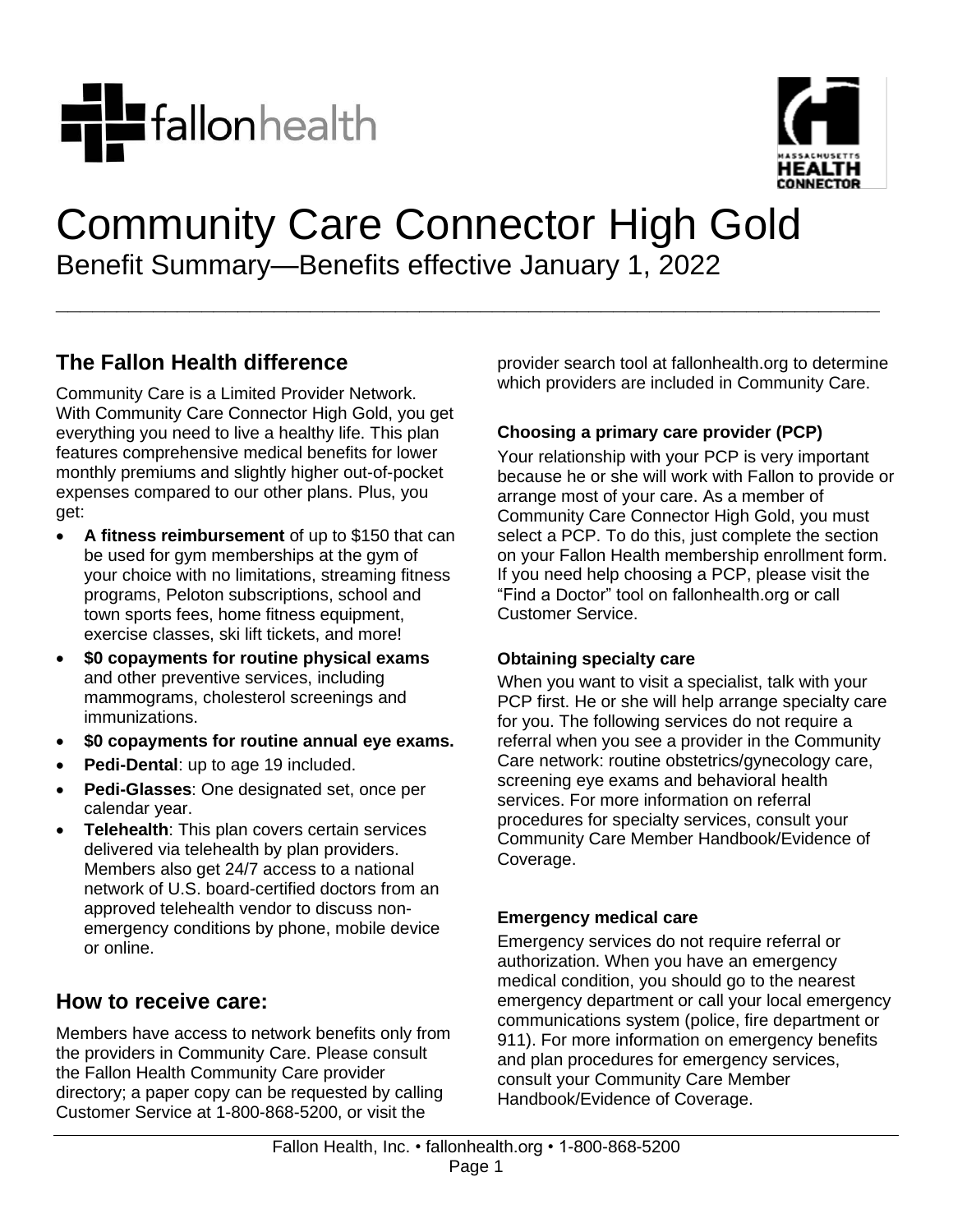| <b>Plan specifics</b>                                                                                                                                                                                                                                                              |                                       |  |
|------------------------------------------------------------------------------------------------------------------------------------------------------------------------------------------------------------------------------------------------------------------------------------|---------------------------------------|--|
| <b>Benefit period</b>                                                                                                                                                                                                                                                              |                                       |  |
| The benefit period, sometimes referred to as a "benefit year," is the 12-month span of plan<br>coverage, and the time during which the deductible, out-of-pocket maximum and specific<br>benefit maximums accumulate.                                                              | Varies by account                     |  |
| Out-of-pocket maximum                                                                                                                                                                                                                                                              |                                       |  |
| The out-of-pocket maximum is the total amount of deductible, coinsurance and<br>copayments you are responsible for in a benefit period. The out-of-pocket maximum does<br>not include your premium charge or any amounts you pay for services that are not covered<br>by the plan. | \$5,000 individual<br>\$10,000 family |  |
| <b>Benefits</b>                                                                                                                                                                                                                                                                    | <b>Your cost</b>                      |  |
| <b>Office</b>                                                                                                                                                                                                                                                                      |                                       |  |
| Routine physical exams (according to MHQP* preventive guidelines)                                                                                                                                                                                                                  | \$0                                   |  |
| Primary care visits to treat an injury or illness (in-person or by telehealth)<br>(If you choose to get these services by telehealth, you must use a plan provider who offers the<br>service by telehealth.)                                                                       | \$25 per visit                        |  |
| Specialist visits (in-person or by telehealth)<br>(If you choose to get these services by telehealth, you must use a plan provider who offers the<br>service by telehealth.)                                                                                                       | \$50 per visit                        |  |
| Urgent care (limited service clinics, e.g., Minute Clinic)                                                                                                                                                                                                                         | \$50 per visit                        |  |
| Routine eye exams (one every 12 months)                                                                                                                                                                                                                                            | \$0                                   |  |
| Telehealth visits for non-emergency conditions by an approved telehealth vendor<br>(For more information on covered telehealth services, consult your Community Care Member<br>Handbook/Evidence of Coverage)                                                                      | \$25 copayment                        |  |
| Short-term rehabilitative services (physical and occupational therapy, limited to 60<br>visits combined per benefit period)                                                                                                                                                        | \$50 per visit                        |  |
| Prenatal care                                                                                                                                                                                                                                                                      | \$25 first visit only                 |  |
| Preventive services<br>Tests, immunizations and services to help screen for diseases and improve early detection<br>when symptoms or diagnosis are not present                                                                                                                     | Covered in full                       |  |
| Diagnostic lab services<br>Tests and services that are intended to diagnose or check the status of a disease or<br>condition                                                                                                                                                       | \$50 copayment                        |  |
| Diagnostic x-ray services<br>Tests and services that are intended to diagnose, check the status of, or treat a disease or<br>condition                                                                                                                                             | \$75 copayment                        |  |
| Diagnostic other (EKG, ultrasound, colonoscopy, etc.)<br>Tests and services that are intended to diagnose, check the status of, or treat a disease or<br>condition                                                                                                                 | Covered in full                       |  |
| Imaging (CAT, PET, MRI, Nuclear Cardiology)                                                                                                                                                                                                                                        | \$400 copayment                       |  |
| Chiropractic care                                                                                                                                                                                                                                                                  | \$25 per visit                        |  |
| Fallon Health, Inc. • fallonhealth.org • 1-800-868-5200<br>Page 2                                                                                                                                                                                                                  |                                       |  |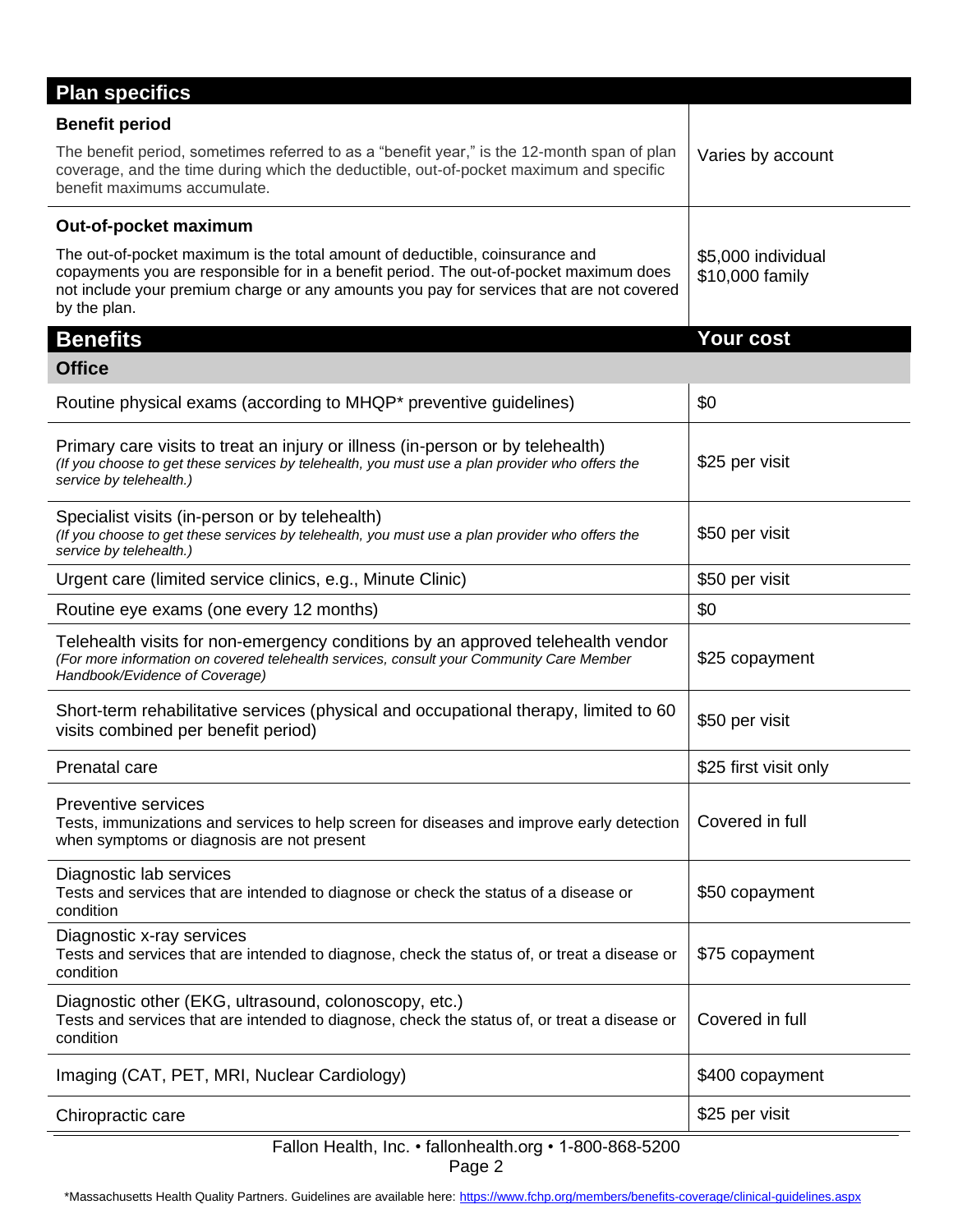| <b>Benefits</b>                                                                                                                                                                                                                             | Your cost                                                                    |
|---------------------------------------------------------------------------------------------------------------------------------------------------------------------------------------------------------------------------------------------|------------------------------------------------------------------------------|
| <b>Prescriptions</b><br>Please note: Specialty medication that falls under the medical benefit will apply<br>toward your deductible. For more information, please contact Fallon Health's<br>Customer Service Department at 1-800-868-5200. | Tier 1/Tier 2/Tier 3/Tier 4                                                  |
| Prescription drugs, insulin and insulin syringes<br>(Note: Standard plan members have access to at least one insulin vial and one insulin pen<br>injector dose for each major type of insulin at the Tier 1 copayment level)                | \$25/\$50/\$75/\$75<br>(30-day supply)                                       |
| Generic contraceptives and contraceptive devices                                                                                                                                                                                            | \$0 (30-day supply)                                                          |
| Brand contraceptives with no generic equivalent (prior authorization required)                                                                                                                                                              | With prior authorization: \$0<br>(30-day supply)                             |
| Brand contraceptives with a generic equivalent (prior authorization required)                                                                                                                                                               | With prior authorization:<br>Tier 3: \$75<br>Tier 4: \$75<br>(30-day supply) |
| Prescription medication refills obtained through the mail order program                                                                                                                                                                     | \$50/\$100/\$225/\$225<br>(90-day supply)                                    |
| <b>Inpatient hospital services</b>                                                                                                                                                                                                          |                                                                              |
| Room and board in a semiprivate room (private when medically necessary)                                                                                                                                                                     | \$750 copayment                                                              |
| Inpatient hospital care including, but not limited to, physician and surgeon<br>services, physical and respiratory therapy, and intensive care services.                                                                                    | Covered in full                                                              |
| Childbirth/Inpatient maternity and newborn care                                                                                                                                                                                             | \$750 copayment                                                              |
| <b>Same-day surgery</b>                                                                                                                                                                                                                     |                                                                              |
| Same-day surgery in a hospital outpatient or ambulatory care setting                                                                                                                                                                        | \$500 copayment                                                              |
| <b>Emergencies</b>                                                                                                                                                                                                                          |                                                                              |
| Emergency room visit                                                                                                                                                                                                                        | \$300 copayment<br>(waived if admitted)                                      |
| <b>Skilled nursing</b>                                                                                                                                                                                                                      |                                                                              |
| Skilled care in a semiprivate room                                                                                                                                                                                                          | \$750 copayment                                                              |
| <b>Substance abuse</b>                                                                                                                                                                                                                      |                                                                              |
| Office visits (in-person or by telehealth)<br>(If you choose to get these services by telehealth, you must use a plan provider who offers the<br>service by telehealth.)                                                                    | \$25 per visit                                                               |
| Detoxification in an inpatient setting                                                                                                                                                                                                      | Covered in full                                                              |
| Rehabilitation in an inpatient setting                                                                                                                                                                                                      | Covered in full                                                              |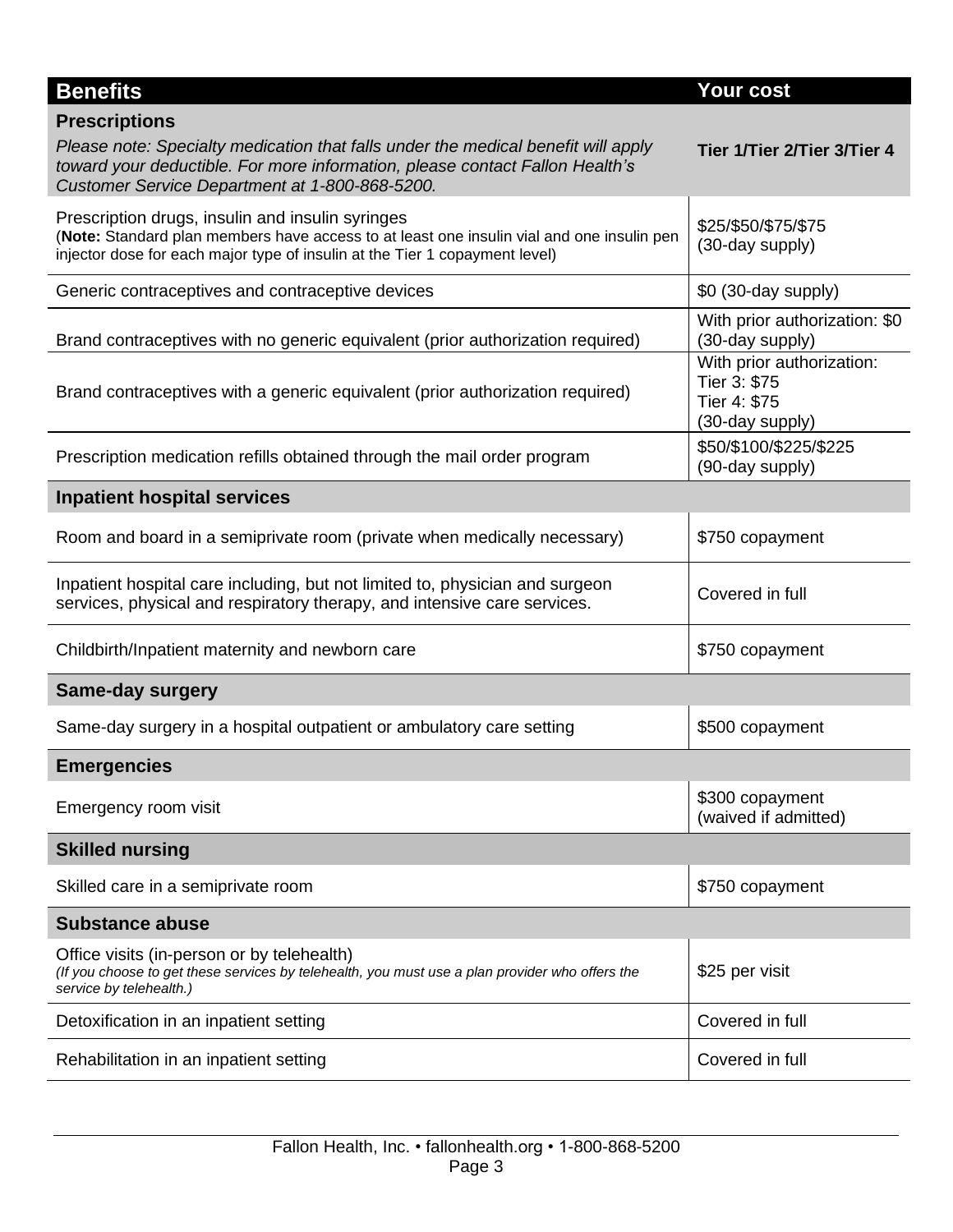| <b>Benefits</b>                                                                                                                                                                                                                                                                                                                                  | <b>Your cost</b>                 |
|--------------------------------------------------------------------------------------------------------------------------------------------------------------------------------------------------------------------------------------------------------------------------------------------------------------------------------------------------|----------------------------------|
| <b>Mental health</b>                                                                                                                                                                                                                                                                                                                             |                                  |
| Office visits (in-person or by telehealth)<br>(If you choose to get these services by telehealth, you must use a plan provider who offers the<br>service by telehealth.)                                                                                                                                                                         | \$25 per visit                   |
| Services in a general or psychiatric hospital                                                                                                                                                                                                                                                                                                    | Covered in full                  |
| <b>Other health services</b>                                                                                                                                                                                                                                                                                                                     |                                  |
| Skilled home health care services                                                                                                                                                                                                                                                                                                                | Covered in full                  |
| Durable medical equipment                                                                                                                                                                                                                                                                                                                        | 20% coinsurance                  |
| Medically necessary ambulance services                                                                                                                                                                                                                                                                                                           | Covered in full                  |
| <b>Value-added features</b>                                                                                                                                                                                                                                                                                                                      |                                  |
| It Fits!, an annual benefit period fitness reimbursement (including streaming<br>fitness programs, Peloton subscriptions, school and town sports programs, gym<br>memberships, new cardiovascular home fitness equipment, WW (Weight<br>Watchers <sup>®</sup> reimagined), aerobics, Pilates and yoga classes)                                   | \$150 individual<br>\$150 family |
| The Healthy Health Plan! a program that supports members (subscriber and<br>spouse age 18 and older) in becoming, and staying, healthy. Simply fill out the<br>health assessment, receive a personalized health report and then take advantage<br>of all the tools available, including health coaching, to help you reach your health<br>goals. | Included                         |
| Oh Baby!, a program that provides prenatal vitamins, a convertible toddler car<br>seat, electric breast pump and other "little extras" for expectant parents—all at no<br>additional cost.                                                                                                                                                       | Included                         |
| Fallon's cost transparency tool                                                                                                                                                                                                                                                                                                                  | Included                         |
| Free 24/7 nurse call line                                                                                                                                                                                                                                                                                                                        | Included                         |
| Free chronic care management                                                                                                                                                                                                                                                                                                                     | Included                         |
| Free stop-smoking program                                                                                                                                                                                                                                                                                                                        | Included                         |
| Free online access to health and wellness encyclopedia                                                                                                                                                                                                                                                                                           | Included                         |

#### **Exclusions**

Hearing aids and the evaluation for a hearing aid (for age 22 and above)

Long-term rehabilitative services

Cosmetic surgery

Experimental procedures or services that are not generally accepted medical practice

Dental services not described in your *Schedule of Benefits*

Routine foot care except when the care is medically necessary for members with systemic circulatory disease Custodial confinement

**Some services may require prior authorization.** A complete list of benefits and exclusions is in the Fallon Health Community Care *Member Handbook/Evidence of Coverage*, available by request. This is only a summary of benefits and exclusions.